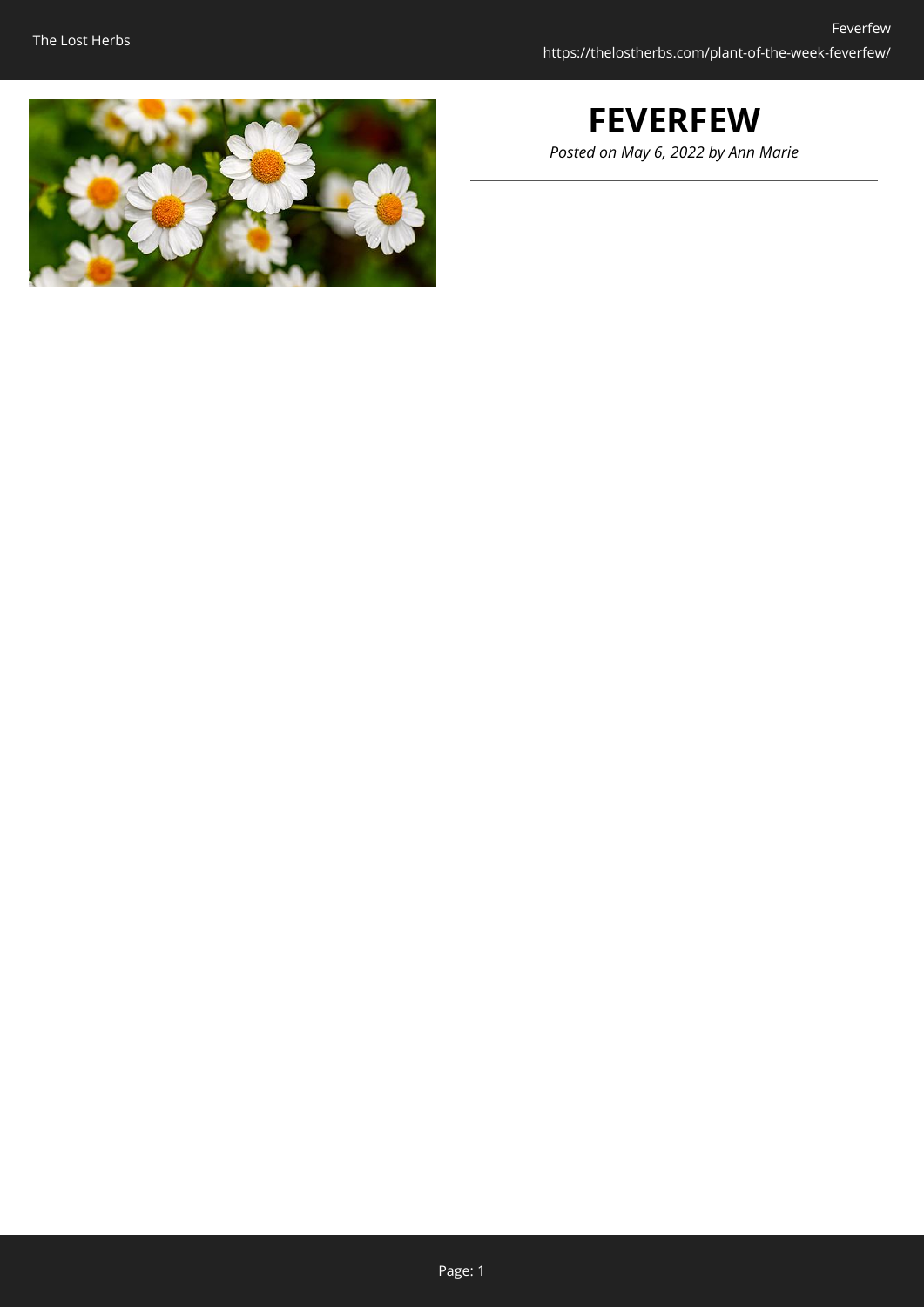Feverfew (*Tanacetum parthenium*) is a useful healing plant. As its name suggests, this herb is beneficial in reducing fever. This weedy perennial shrub bears a cluster of white florets with a yellow button-like center. The flowerheads are long-lasting, making them an ideal plant for cut flowers. Feverfew is often used to fill floral arrangements, either as dried or fresh flowers. More than its beautiful bloom, feverfew is considered the "medieval aspirin" with its potent ability in healing various illnesses.

Feverfew's genus Tanacetum is derived from the Greek word Athanasia which means immortal. Parthenium is about the Greek Parthenon. Accordingly, the plant once treated a worker who fell while working on the Parthenon.

Feverfew is a Eurasian herb used for centuries in treating headaches and conditions pertaining to childbirth and labor. In the fifteenth century, it was used for countering sterility and treating poison. The cultivation of feverfew spread around the world including in North America. In Nordic countries, feverfew is registered as a traditional medicine with the brand name Glitinum.

# **Where Feverfew Is Found**

Feverfew grows abundantly in Europe, Central Asia, and West Himalayas. They prefer subtropical and tropical climates although they can also grow in temperate home gardens. Feverfew is a slowgrowing herb that lines mountain scrubs, rocky slopes, and wastelands.

**Related: [The Complete Map of Edible Plants: Find Out What You Have in Your Area!](https://hop.clickbank.net/?affiliate=easycellar&vendor=wfguide&tid=C02FeverfewFGW1)** (Video)

# **How To Identify Feverfew**

Feverfew grows in clumping mounds that bear beautiful white florets from June to September. It emits a strong and bitter odor that attracts butterflies, bees, and hummingbirds. Feverfew grows abundantly in the meadows, but they are also best for rock gardens and as a container plant.

- **Leaves:** Feverfew leaves are green, feathery, and fern-like, with tiny hairs on the underside. They are compound with a cuneate base and oval leaf blade, wide at the middle and tapers at both ends. The leaves are arranged alternately, with one leaf per node along the stem.
- **Flowers:** The white, daisy-like flowers dot the feverfew plants during their blooming season. It measures about ¾ inches in diameter with 10 to 30 petals around a button-like yellow center. Feverfew flowers are arranged in corymbs.
- **Fruits and Seeds:** As feverfew matures, it sheds away its petals. The yellow disk becomes a head of dry, brown, or copper seeds. The seeds are tuft-type with pappus that measures about 1 to 2 mm long.
- **Roots:** Feverfew has a deep taproot system and branching rhizomes.
- **Stem:** Feverfew stems are erect and branched. They are green and circular, but with lots of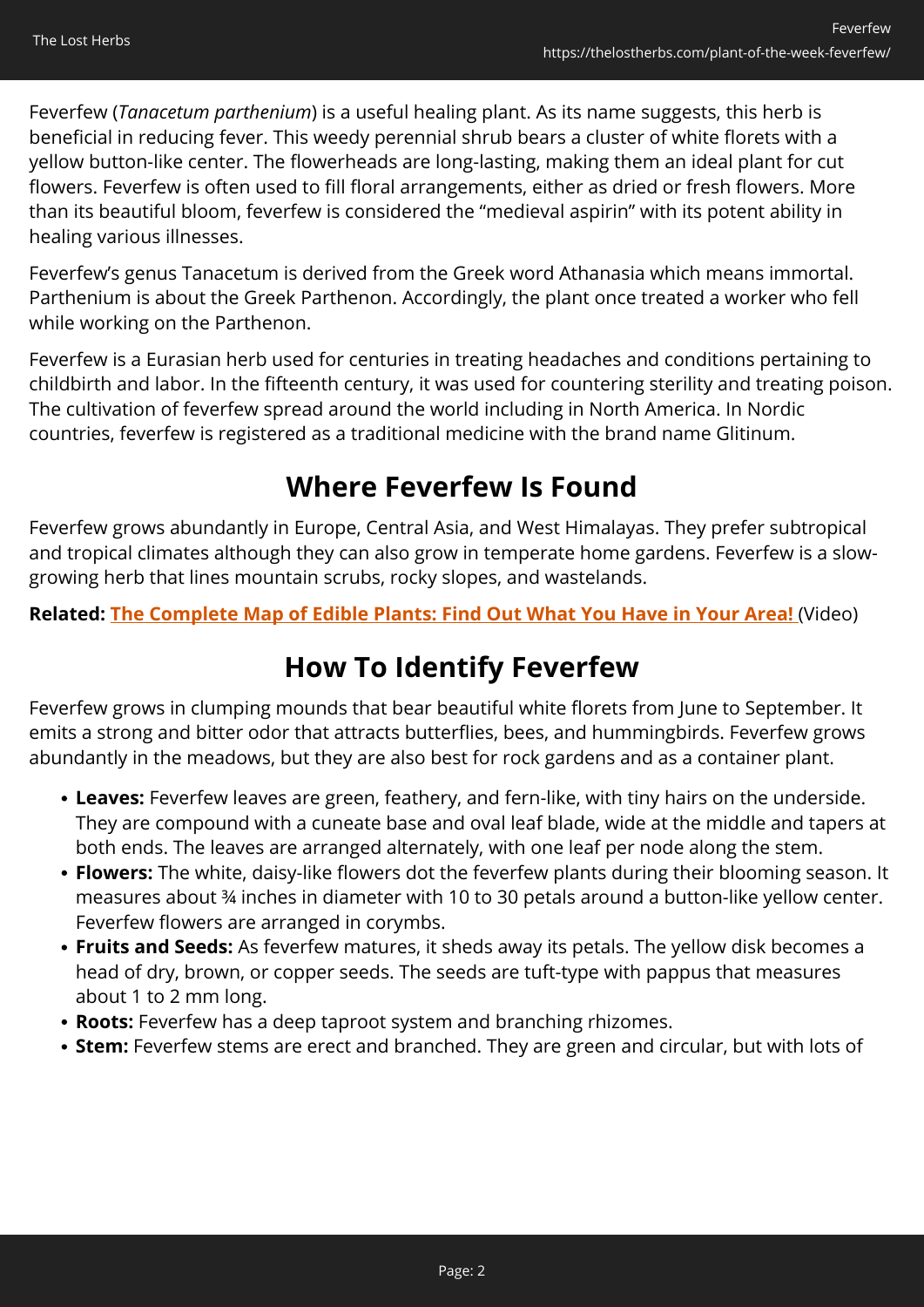small angles. It has fine hairs only on the nodes but is smooth on the overall surface.

#### **Related: [Plant Identification Guide – 400 Wild Plants That You Can Forage For](https://hop.clickbank.net/?affiliate=easycellar&vendor=wfguide&tid=C02FeverfewFGW2)** (Video)

*Tanacetum parthenium* is a member of the Asteraceae or aster family. Feverfew is known in many names like Santa Maria, Altamisa, bride's button, bachelor's button, featherfoil, flirtwort, and midsummer daisy.

It also has different varieties. However, the most widely available are the following:

- Aureum or Golden with golden leaves and white flower
- Crown White is pure white with tiny buttons
- Golden Ball has a double creamy yellow bloom
- Rowallane are pure white and button-shaped
- Ultra Double White has a double white flower
- White Bonnet that bears white bloom and 18 inches tall

## **How To Grow Feverfew**

Feverfew has little to no culinary use, which makes them almost unavailable in most grocery stores. To get your hands on fresh herbs, it is best to grow your own pot of feverfew. They can propagate either through seeds, root division, or cuttings.

Native to Europe and Asia, feverfew can also grow in USDA Hardiness zone 5 to 10. The plant can get invasive underground or through aggressive re-seeding. Thus, you might want to reconsider the area where you want feverfew to grow.

Also, it may be difficult to find feverfew seeds in local stores. But, you may get some in online merchants that are ready for planting. Another thing about the annual varieties is their sensitivity to the extreme cold, which means you need to give them special care during winter.

### **Propagation by Seeds**

When growing feverfew from seeds, it is ideal to start them indoors in late winter. You may also directly sow feverfew seeds in your garden after the danger of frost has passed. Sow the seeds in well-drained soil and cover them lightly with loose soil, about a quarter inch. Plant them in rows a few inches apart and thin them to about a foot later on.

If you are sowing them in a potting tray, cover it with a plastic sheet and place it in a bright location. Keep the container moist until the seeds germinate for about 10 to 14 days.

Transplant the feverfew seedlings when two of its true leaves have emerged. **[Feverfew Seeds](https://hop.clickbank.net/?affiliate=easycellar&vendor=bookofren&tid=C02FeverfewMK1) [Available For Purchase Here!](https://hop.clickbank.net/?affiliate=easycellar&vendor=bookofren&tid=C02FeverfewMK1)**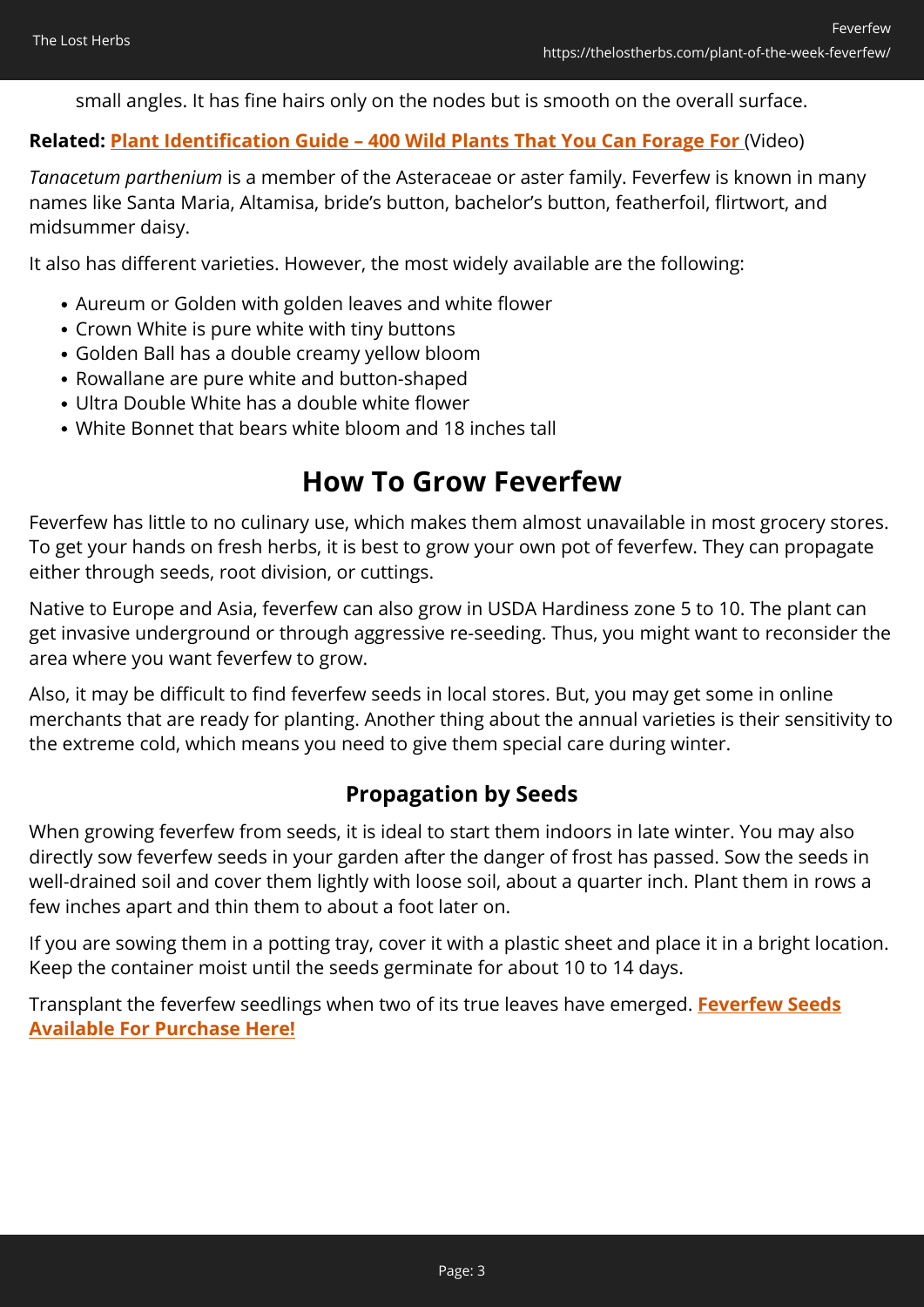### **Propagation by Division**

If you find feverfew in the meadows, the most sensible way of propagating it is through root division. It has a deep taproot and branching rhizomes, so dig the plant about a foot deep and a few inches wide. Cut the crown into chunks using a sharp spade and replant them with the same depth as its roots. Provide at least 18 inches of space between the divisions and water them well.

### **Propagation by Cuttings**

Propagate your feverfew plants by stripping the young shoots from the base of the plant in summer. Take it with a few inches of the heel of the parent plant attached to better assist in rooting. Dip them in a rooting hormone and plant them in a soilless potting mix. You may use the heat mat to keep the feverfew cuttings warm until their roots develop. Transplant them in the garden when it is already sunny and after the last frost date.

#### **Related: [10 Plants That You Should Never Plant Together](https://hop.clickbank.net/?affiliate=easycellar&vendor=sbackyard&tid=C02LovageSSB)** (Video)

## **Plant Care and Maintenance**

The best thing about feverfew is that it is not fussy about soil. They can grow anywhere as long as it does not always get their roots wet. It will also bloom best in well-drained soil without heavy clay. However, once feverfew is established, it will be hard to get rid of them as they are aggressive in spreading.

Deadheading the feverfew at the end of its growing season can minimize excessive reseeding. You may also cut its vibrant flowers and use them for flower arrangement to encourage better bloom.

Feverfew may suffer from insect problems like aphids, powdery mildew, and spider mites. You can best avoid them by planting garlic, cress, or geraniums as companion plants for feverfew.

Here are some tips to grow feverfew in the best condition:

- A full to a partially sunny spot
- Medium, well-drained soil
- Regular watering but not too soggy
- Mulching in winter and summer

### **How To Harvest Feverfew**

The leaves, flowers, and sometimes stems of the feverfew plant are harvested for medicinal purposes. Leaves can be harvested anytime, while the flowers can be taken once it blooms. When harvesting feverfew flowers, do it at the beginning of the flowering season.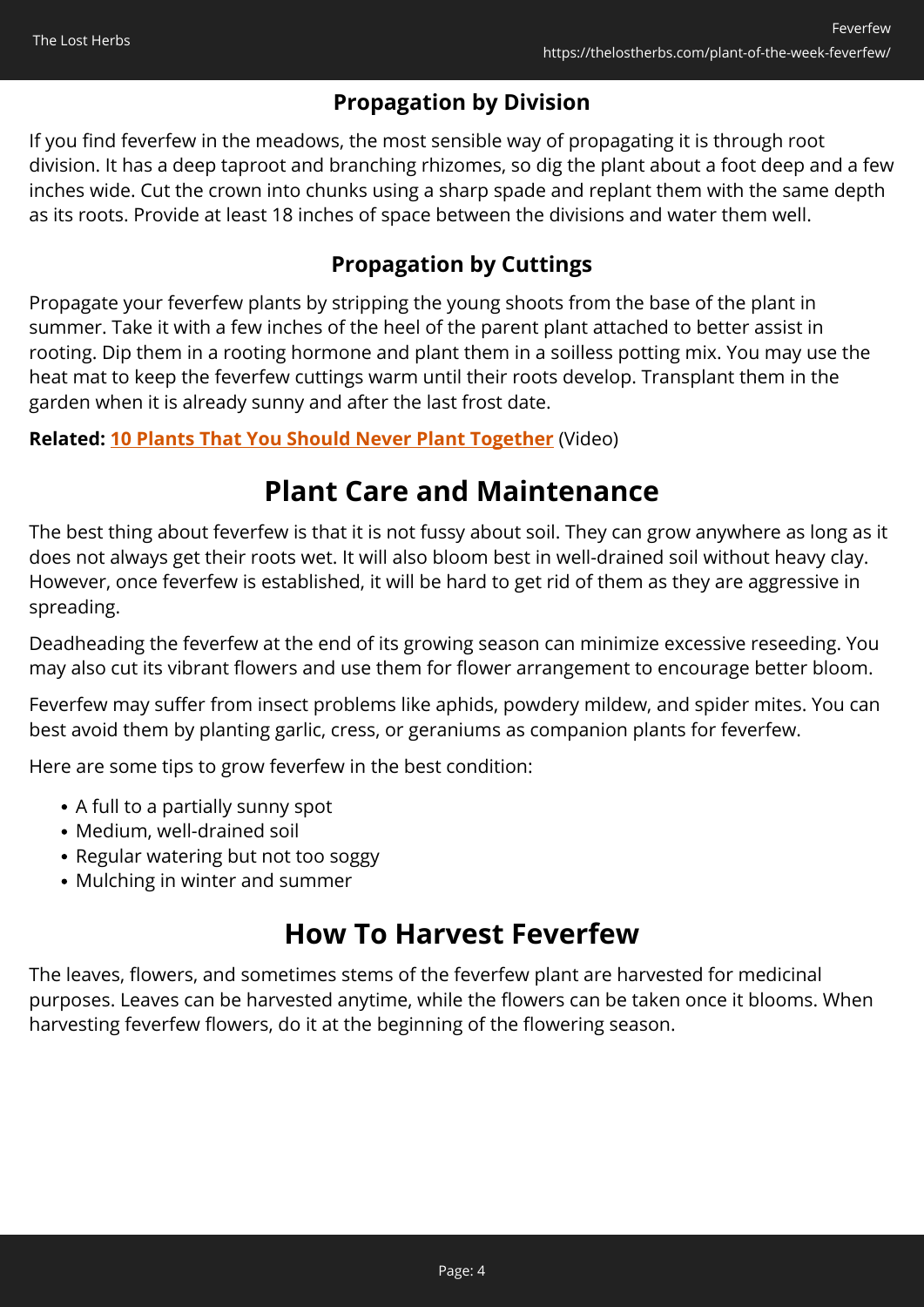Dry feverfew right after harvesting and keep them in a cool and dry place. Remember not to store the herb for more than 3 months since it loses its potency by then.

### **What Feverfew Is Good For And Natural Remedies Made From It**

Feverfew is a traditional remedy for treating headaches like migraines, cluster headaches, and tension headaches. It contains natural substances that help dilate the blood vessels to ease the constriction that causes headaches.

Feverfew encourages the smooth flow of blood to prevent clotting. It may lower blood pressure and help combat heart problems.

The usefulness of feverfew is observed in its ability to lower body temperature in fever. Most traditional herbalists often prefer using feverfew over aspirin. It is an excellent analgesic and antipyretic that relieve any kind of pain. It treats inflammation, thereby, alleviating the pain muscle and joint pains.

Feverfew, as a stimulant, is also an emmenagogue that regulates menstrual flow. It reduces the pain and cramps in menstruation and is referred to as the women's herb. For pregnant women, feverfew helps in the progress of uterine contraction to reduce the labor time.

When applied topically, feverfew contributes to good skin health. It reduces dermatitis, psoriasis, and any kinds of skin irritations including insect bites.

People with severe hair loss may find a cure in feverfew.

Feverfew encourages hormonal activity that can induce hunger to improve appetite. It helps in the healing process of individuals who are underweight and are calorie-deficient. Patients recovering from surgery can improve their appetite by taking feverfew as well.

Modern research explores the potency of [feverfew for treating cancers.](https://www.mdpi.com/1424-8247/13/8/194/pdf) It has parthenolide and other flavonoids that give an inhibitory effect. Thus, it may hold out hope for patients suffering from breast or cervical cancer.

The soothing ability of feverfew, paired with its excellent anti-inflammatory effect, is best for respiratory problems. It can treat cold, cough, chest congestion, and other illnesses like asthma and chronic bronchitis. Using feverfew may boost and improve the overall respiratory health.

In digestive problems, the carminative and antispasmodic properties of feverfew are beneficial. It can ease stomach pain, constipation, and other digestive complaints.

#### **Related: [10 Medical Supplies You Need to Have in Your House](https://hop.clickbank.net/?affiliate=easycellar&vendor=homedoc&tid=C02FeverfewHMD)** (Video)

To sum, the health benefits of feverfew are observed in the homeopathic treatment of the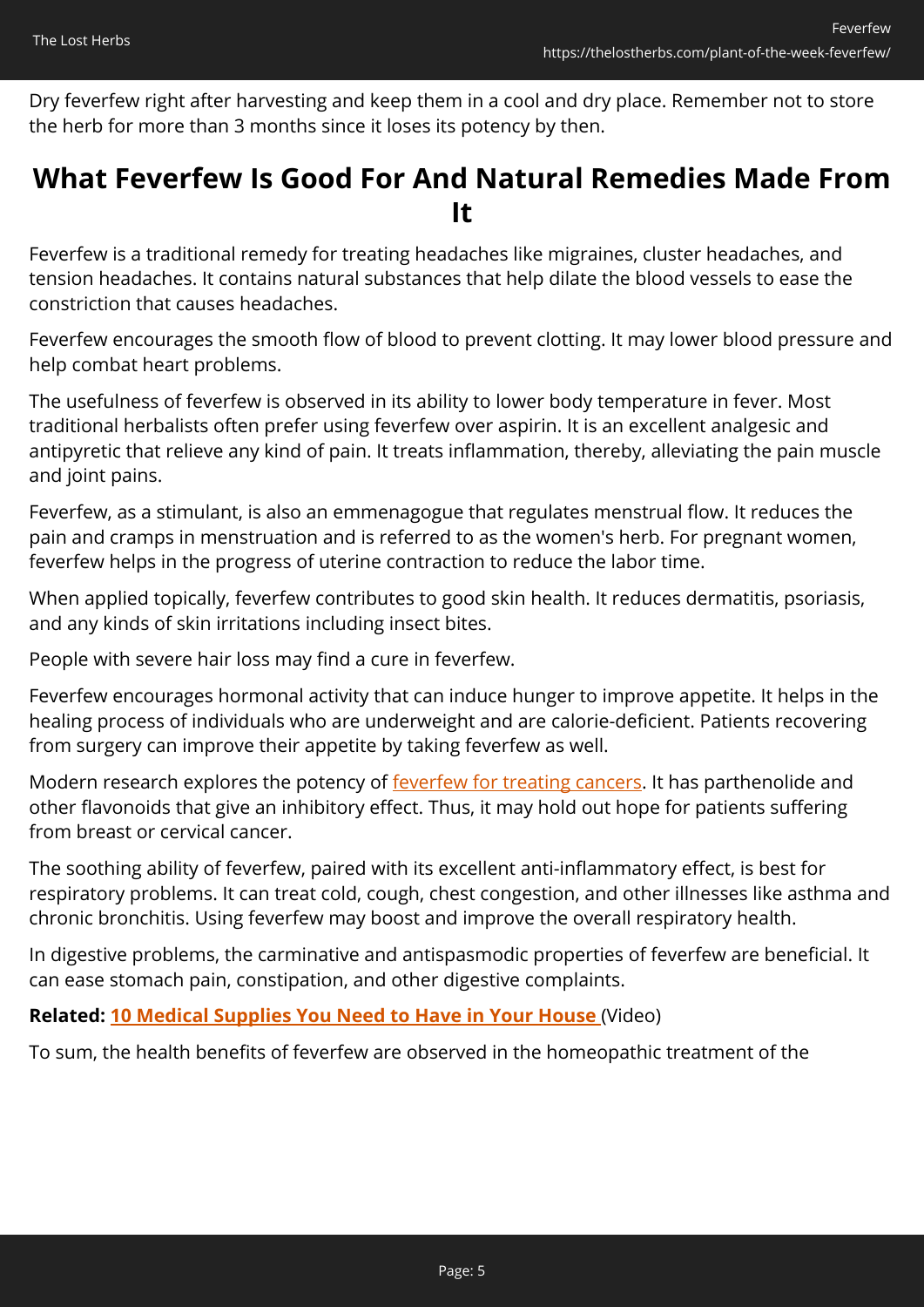#### following:

- Rheumatoid arthritis
- Inflammation
- Fever
- Headache and migraine
- High blood pressure
- Dermatitis and skin problems
- Cancer
- Menstrual and labor problems
- Baldness
- Respiratory problems
- Digestive issues
- Kidney and colon problems
- Underweight complaints

# **What Parts Of Feverfew Are Used For Remedies?**

The fresh and dried leaves and flowers of feverfew are important parts in the preparation of many herbal remedies. They are primarily used in oral and topical applications. Sometimes, the stems are also utilized but only on rare occasions.

Feverfew exudes a bitter flavor, so it is not popular in culinary use. But the dried feverfew flowers are sometimes added to pastries and other dishes in limited uses.

For oral use, feverfew decoction and tea are the most popular. Feverfew infusions are taken to reduce muscle and joint pains. It is also available in capsules, using the dried and crumbled feverfew leaves. A tincture or concentrated feverfew extract is used for fever and infection.

Topically, the bruised leaves of feverfew are applied in the body areas of concern. But you may also avail of salve or ointments for treating skin problems. For massaging stiff muscles, feverfew is also available in oil form.

# **Feverfew Insect Repellent**

### **Ingredients:**

- 2 tbsp dried feverfew leaves (or 1/4 cup fresh leaves)
- 1 cup of boiling water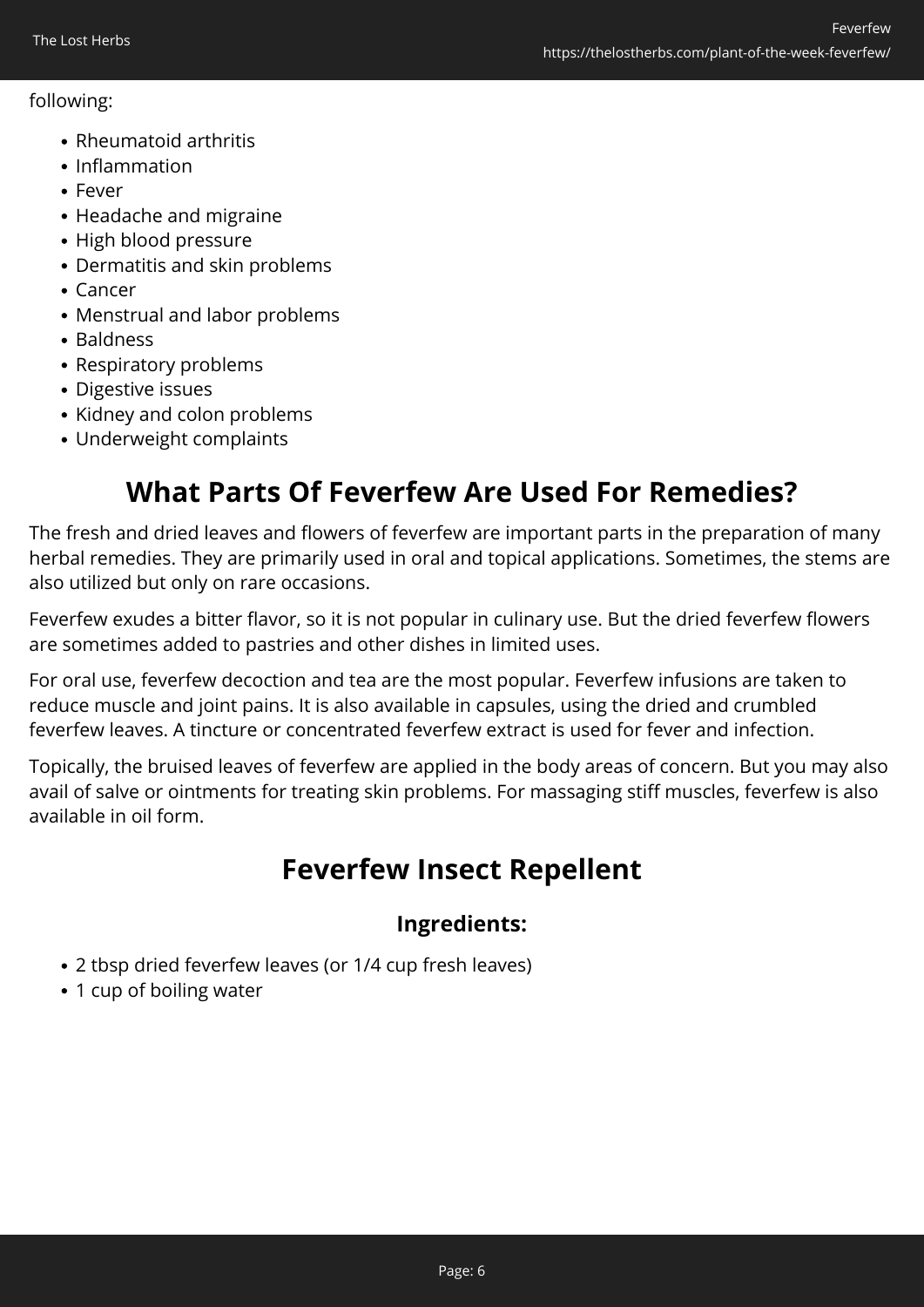### **Steps:**

- 1. Place the feverfew leaves in a bowl.
- 2. Pour boiling water over the leaves. Let it steep for 5 minutes or until the water has cooled.
- 3. Strain with a cheesecloth to remove the plant particles from the cooled tea. Transfer to a fine mist spray bottle if you have any.

### **How to use this remedy:**

The cooled tea can be applied to the skin. It acts as a natural insect repellent with the ability to ward off mosquitoes, biting flies, and gnats. It can also work as a natural flea rinse on pets. But before applying it on the skin or your dog, make sure to test it on a small area of the skin first. Allergies may occur with the use of feverfew. Hence, it is best to do a patch test and always consult a medical professional if you are in doubt.

You may also consider putting a pot of a feverfew plant, or cut feverfew flowers on a vase, near you to ward off the insects. The smell of the plant alone is enough to keep the insects at bay.

## **What Plants Resemble Feverfew**

# **Warnings and Cautions:**

Feverfew is unsafe for pregnant women and can cause abortion. It is also not advisable for breastfeeding women and children below two years old.

Do not take feverfew if you are allergic to ragweed, yarrow, and chamomile.

Avoid any feverfew supplement when scheduled for surgery as it can interact with the anesthesia.

Feverfew may also increase the risk of bleeding and slow down the body's blood clotting process. Do not use it if you have a bleeding disorder.

If you take feverfew for more than one week, do not stop taking it abruptly. It may cause rebound migraine, headaches, anxiety, and muscle and joint pain.

Do not chew fresh leaves of feverfew. It may result in mouth sores, swelling, and loss of taste.

Herbs like feverfew can interact with other herbs and medications. Use it with caution and under the supervision of a qualified health care provider. Avoid using this if you are consuming bloodthinning drugs and painkillers.

#### **You may also like:**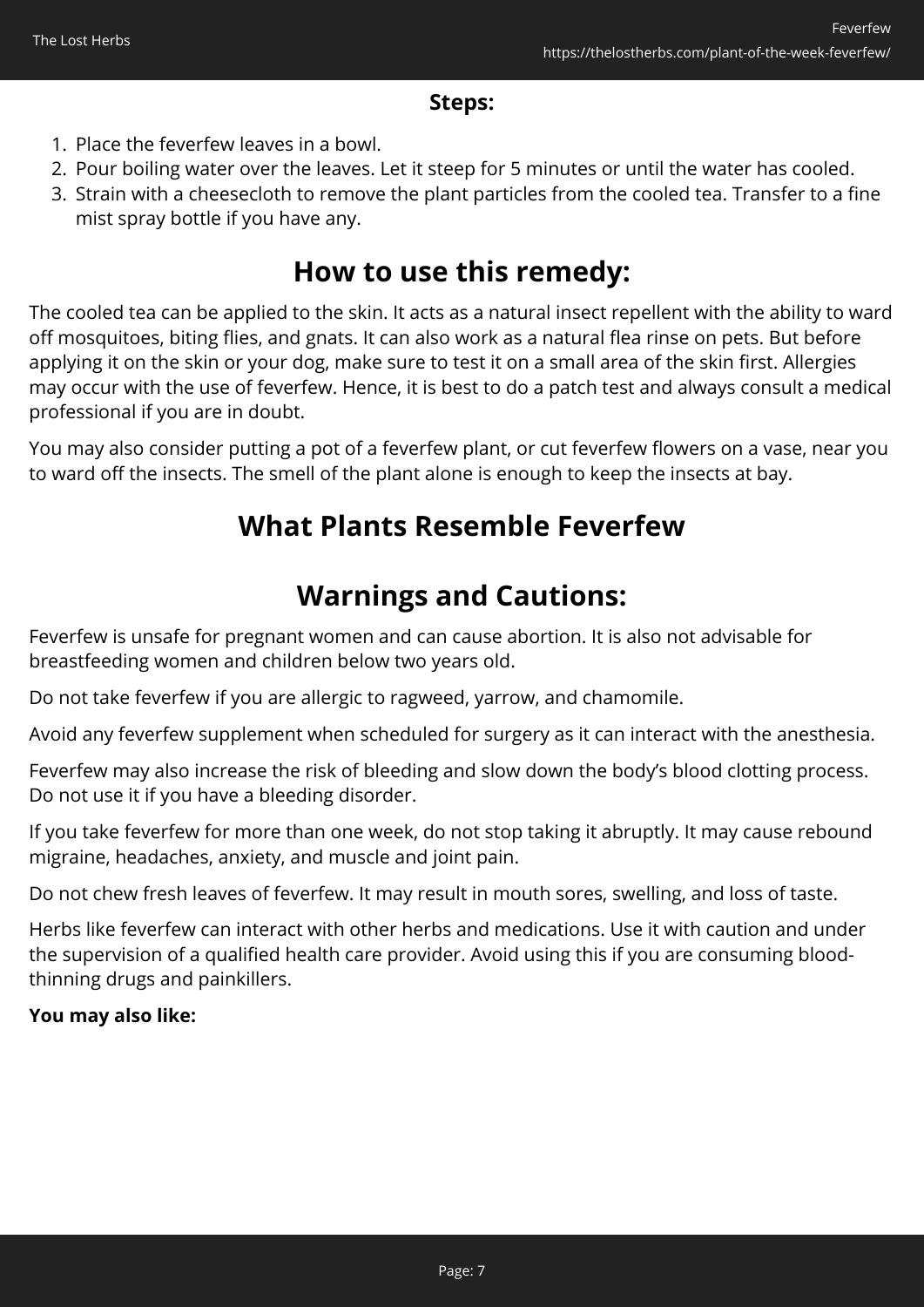**[DIY Headache Recipe For Instant Pain Relief](https://thelostherbs.com/diy-headache-recipe-for-instant-pain-relief/)**

**[The Legal Narcotic You Can Grow In Your Own Backyard](https://hop.clickbank.net/?affiliate=easycellar&vendor=wfguide&tid=C02FeverfewFGW)** (Video)

**[The Best Flowers to Attract Beneficial Insects to Your Garden](https://thelostherbs.com/the-best-flowers-to-attract-beneficial-insects-to-your-garden/)**

**[7 Natural Remedies for Menopause](https://thelostherbs.com/7-natural-remedies-for-menopause/)**

**[The Anti-Inflammatory Blue Tea](https://thelostherbs.com/the-anti-inflammatory-blue-tea/)**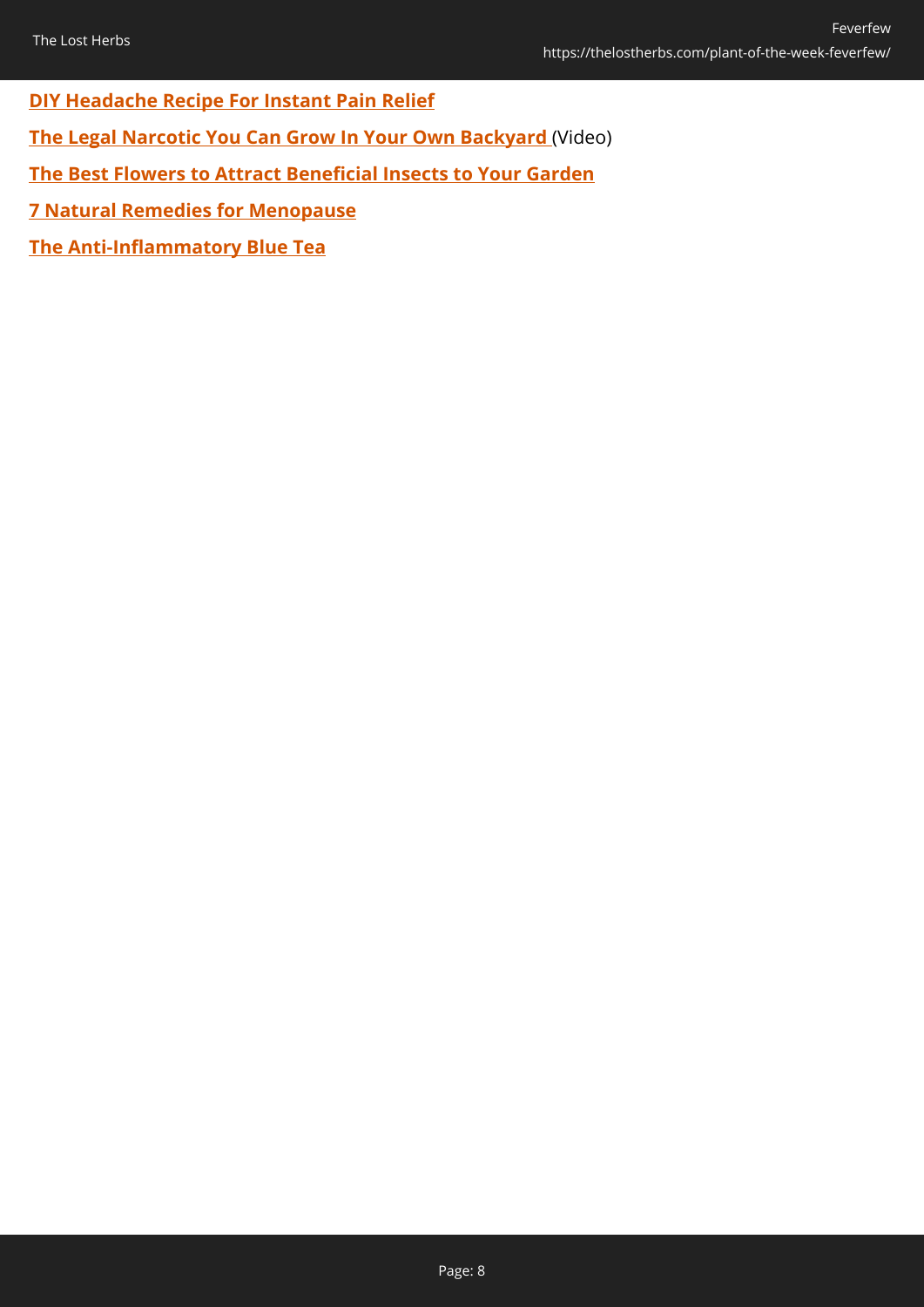# **Comments**



#### **Stephanie Booysen** – 2022-05-14 09:08:51

Hi, Thank you. What else can we use because my fiance is a bleeder? We are looking for something to help relieve the cluster headaches.



#### **The Lost Herbs** – 2022-05-13 11:29:31

Hi Debbie, Feverfew is very beneficial for reducing hair fall. This is because of its antiinflammatory properties. People using this herb regularly have experienced a great reduction in hair fall. It is not recommended that you use feverfew herb directly on your scalp. This can lead to side effects. So, the best way is to drink feverfew tea. This helps in stopping hair fall and also keeps you away from baldness. Here you can find more recipes for hair loss: https://thelostherbs.com/use-this-recipe-if-youre-losing-hair/ https://thelostherbs.com/diy-honey-infused-hair-oil/

https://thelostherbs.com/easy-diy-hair-growth-serum-recipe/ Many blessings and good health!



#### **Carol L** – 2022-05-07 20:32:17

In the article it says: "For pregnant women, feverfew helps in the progress of uterine contraction to reduce the labor time." Yet in the warning section: "Feverfew is unsafe for pregnant women and can cause abortion." Conflicting information is very confusing.



#### **Beck Stanley** – 2022-05-06 17:15:30

It's all that, but it actually repels bees - at least in Western N. America. It self propagates, so it doesn't need to attract pollinators. I am a botanist, I'm trying to help native bees. I recently started pulling up all the feverfew in my garden because it's not good for native bees here. Maybe in its native habitat it does something for pollinators, but where I live it's best grown in small quantities. I LOVE your tinctures especially Yerba Santa, but I take your tinctures daily and I'm finally feeling better! But that's an aside, right now I'm trying to help bees.